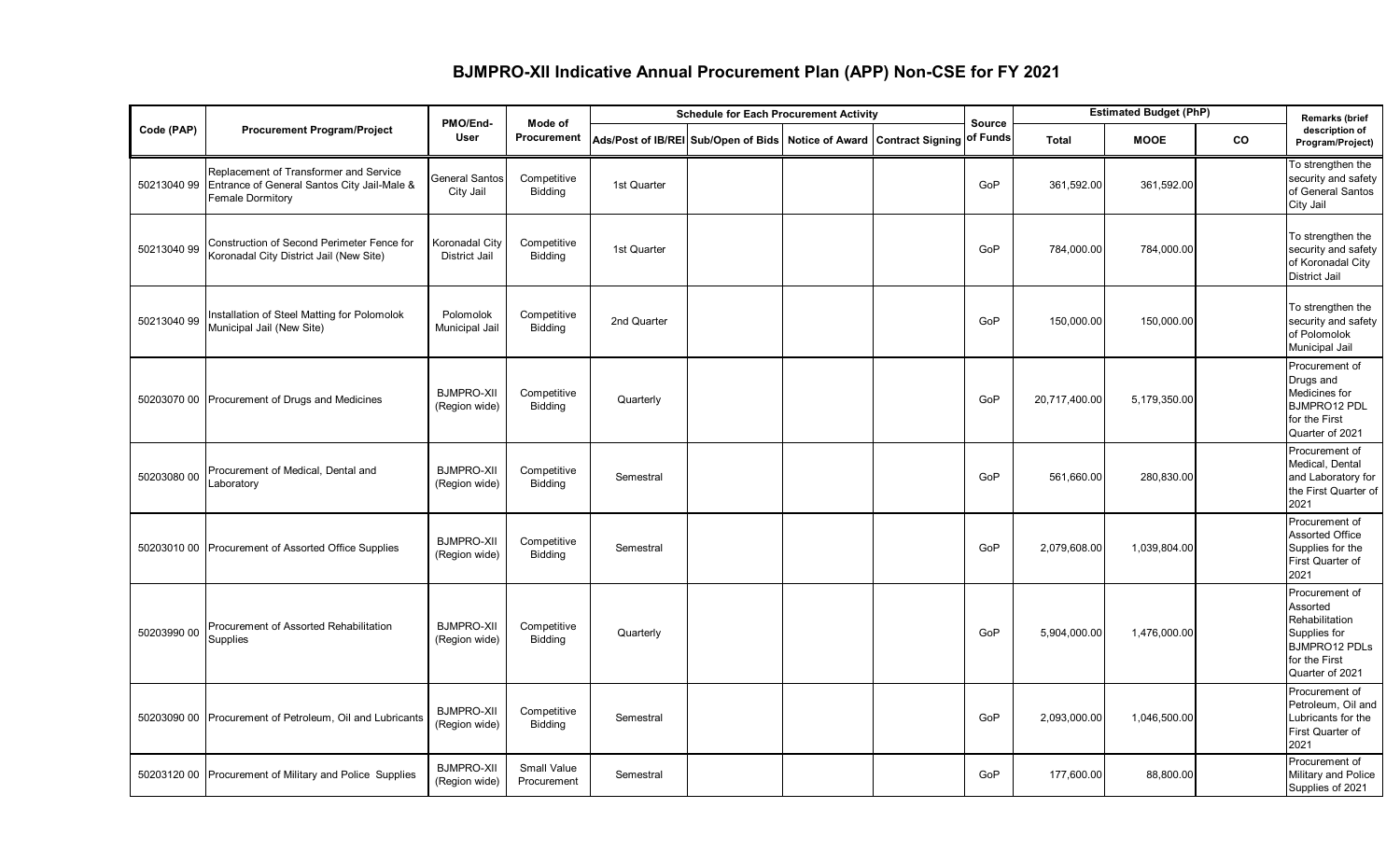| 50203250-00 PDLs' MSE |                                                                                                             | <b>BJMPRO-XII</b><br>(Region wide)              | <b>Small Value</b><br>Procurement | Quarterly   |  | GoP | 7,484,700.00 | 1,871,175.00 | Procurement of<br>Other Supplies for<br>the consumption of<br><b>BJMPRO-XII</b> |
|-----------------------|-------------------------------------------------------------------------------------------------------------|-------------------------------------------------|-----------------------------------|-------------|--|-----|--------------|--------------|---------------------------------------------------------------------------------|
|                       | 50204010 00 Water Expenses                                                                                  | <b>BJMPRO-XII</b><br>(Region wide)              | Direct<br>Contracting             | Monthly     |  | GoP | 1,204,635.96 | 100,386.33   | General<br>Management and<br>Supervision                                        |
| 50204020 00           | Electricity                                                                                                 | <b>BJMPRO-XII</b><br>(Region wide)              | Direct<br>Contracting             | Monthly     |  | GoP | 7,027,743.24 | 585,645.27   | General<br>Management and<br>Supervision                                        |
| 50205020 00           | Telephone/Fax landline Expenses                                                                             | <b>BJMPRO-XII</b><br>(Region wide)              | Direct<br>Contracting             | Monthly     |  | GoP | 145,107.96   | 12,092.33    | General<br>Management and<br>Supervision                                        |
| 50205030 00           | Internet and Subscription                                                                                   | <b>BJMPRO-XII</b><br>(Region wide)              | Direct<br>Contracting             | Monthly     |  | GoP | 220,815.36   | 18,401.28    | General<br>Management and<br>Supervision                                        |
| 50205010 00           | Postage and Courier Services                                                                                | <b>BJMPRO-XII</b><br>(Region wide)              | Direct<br>Contracting             | Monthly     |  | GoP | 180,000.00   | 15,000.00    | General<br>Management and<br>Supervision                                        |
| 50299020 00           | Printing and Publication Expenses                                                                           | <b>BJMPRO-XII</b><br>(Region wide)              | <b>Small Value</b><br>Procurement | Quarterly   |  | GoP | 238,920.00   | 59,730.00    | General<br>Management and<br>Supervision                                        |
| 50215020 00           | <b>Fidelity Bond Premiums</b>                                                                               | <b>BJMPRO-XII</b><br>(Region wide)              | Direct<br>Contracting             | Annually    |  | GoP | 190,837.50   | 190,837.50   | General<br>Management and<br>Supervision                                        |
|                       | 50211020 00 Auditing Services                                                                               | <b>BJMPRO-XII</b><br>(Region wide)              | Direct<br>Contracting             | Annually    |  | GoP | 84,000.00    | 84,000.00    | General<br>Management and<br>Supervision                                        |
| 50213060 99           | Repair of Defects and Maintenance of<br>Mitsubishi L300 BTVs (SHT 336) (1st Quarter<br>of 2021)             | Tacurong City<br>District Jail                  | <b>Small Value</b><br>Procurement | 1st Quarter |  | GoP | 30,000.00    | 30,000.00    | To maintain the<br>good running<br>condition of BJMP<br>Vehicles                |
| 50213060 99           | Repair of Defects and Maintenance of<br>Mitsubishi L300 BTVs (SHT 340) (1st Quarter<br>of 2021)             | Sultan Kudarat<br>District Jail-<br>Female Dorm | <b>Small Value</b><br>Procurement | 1st Quarter |  | GoP | 25,000.00    | 25,000.00    | To maintain the<br>good running<br>condition of BJMP<br>Vehicles                |
| 50213060 99           | Repair of Defects and Maintenance of<br>Mitsubishi L300 BTVs (SHT 650) (2nd Quarter<br>of 2021)             | Kidapawan City<br><b>District Jail</b>          | <b>Small Value</b><br>Procurement | 2nd Quarter |  | GoP | 35,000.00    | 35,000.00    | To maintain the<br>good running<br>condition of BJMP<br>Vehicles                |
|                       | Repair of Defects and Maintenance of<br>50213060 99 Mitsubishi L300 BTVs (B2 D501) (2nd Quarter<br>of 2021) | Sultan Kudarat<br>District Jail-<br>Male Dorm.  | Small Value<br>Procurement        | 2nd Quarter |  | GoP | 25,000.00    | 25,000.00    | To maintain the<br>good running<br>condition of BJMP<br>Vehicles                |
| 5021306099            | Repair of Defects and Maintenance of<br>Mitsubishi L300 BTVs (B2 C758) (2nd Quarter<br>of 2021)             | General Santos<br>City Jail-Male<br>Dorm.       | Small Value<br>Procurement        | 2nd Quarter |  | GoP | 32,000.00    | 32,000.00    | To maintain the<br>good running<br>condition of BJMP<br>Vehicles                |
| 5021306099            | Repair of Defects and Maintenance of<br>Mitsubishi L300 BTVs (B2 D500) (3rd Quarter<br>of 2021)             | North Cotabato<br>District Jail                 | <b>Small Value</b><br>Procurement | 3rd Quarter |  | GoP | 35,000.00    | 35,000.00    | To maintain the<br>good running<br>condition of BJMP<br>Vehicles                |